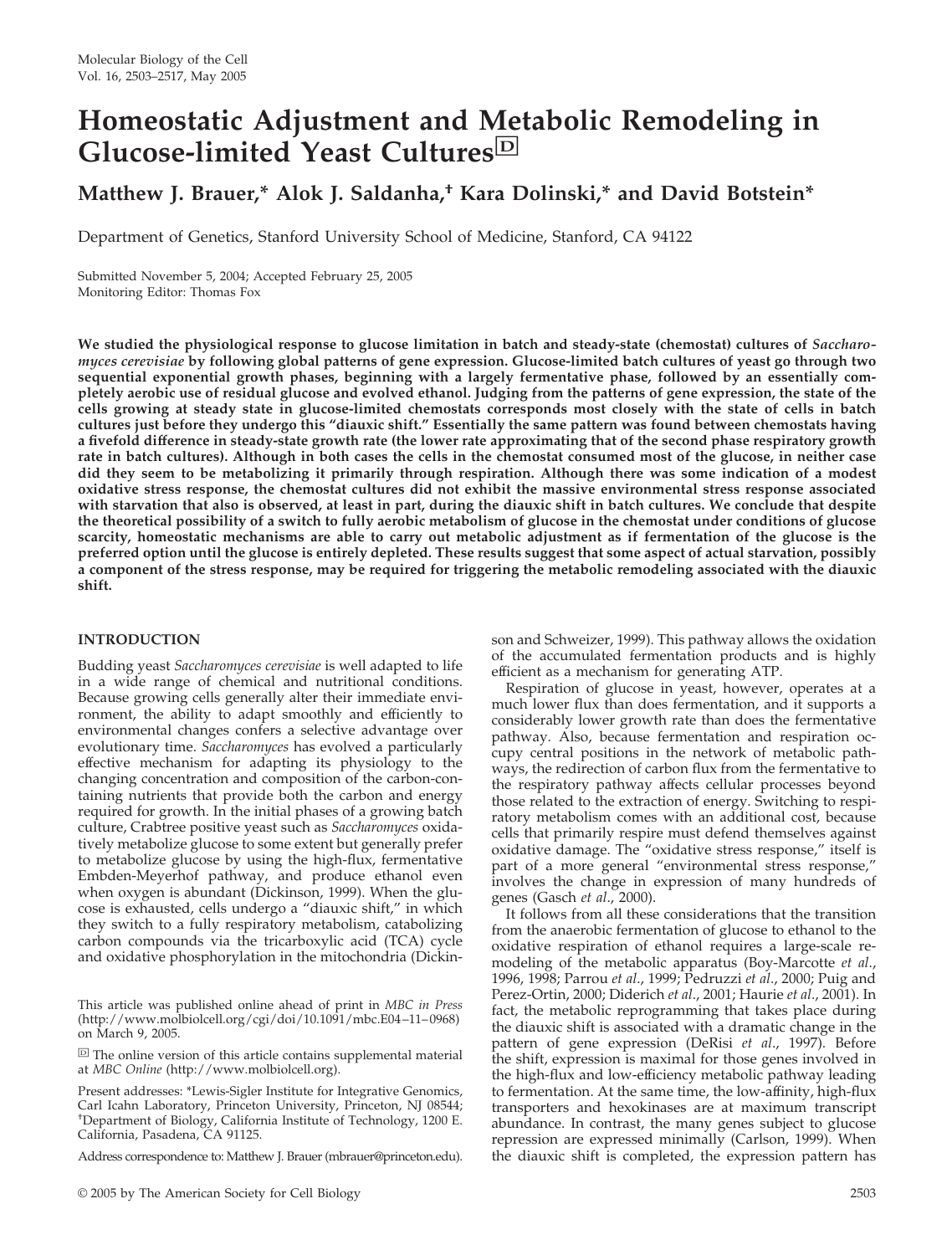changed to favor the high-affinity transporters and kinases (Herrero *et al*., 1995; Ye *et al*., 2001) and the genes of the high-efficiency, low-flux oxidative respiratory pathway. As glucose in the growth medium becomes depleted, this physiological switch into the oxidative respiratory mode theoretically maximizes the efficiency of energy extraction. In addition to the expression response directly attributable to the change in carbon source (i.e., those genes with a carbon source response element in their upstream regions), changes in metabolic response also include genes with a stress response element as well as genes responsive to the *HAP2*,*3*,*4*,*5* complex (DeRisi *et al*., 1997).

In a chemostat (Monod, 1950; Novick and Szilard, 1950), cells are maintained in a condition of steady-state exponential growth, wherein they use all available limiting nutrient immediately upon addition. The residual concentration of the limiting nutrient thus approaches zero. The nutritional state that results has been likened in bacteria to "hunger" the condition of being neither starving nor in nutrient-excess (Ferenci, 2001). In a related study (Saldanha *et al*., 2004), we showed, using the global pattern of gene expression as a sensitive indication of the physiological state of the cells, that cells growing in chemostats limited for phosphate or sulfate are in essentially the same state as they are when coming to the end of a batch growth limited for the same nutrient. Cells seem to adjust their growth rate to nutrient availability and maintain homeostasis in the same way in batch and steady-state conditions. We observed no stress response or cell cycle arrest in the chemostat, and concluded that the cells are "poor" but not "starving."

For the case of glucose-limitation, where there are two potential growth regimes, we sought once again to understand the relationship between the physiology of cells in the chemostat relative to batch growth. Specifically, how does the homeostatic mechanism deal with glucose limitation: do cells behave like fermenting batch cultures until the glucose is exhausted, or do they move at least partially into an aerobic regime? Does controlling the dilution rate (and hence the growth rate and residual glucose concentration) substantially change the balance between fermentation and respiration? Is there any sign of a stress response?

To provide a basis for comparison of gene expression in such studies to the diauxic shift in *Saccharomyces*, we examined the gene expression changes accompanying the shift at a relatively fine temporal scale in media and strains equivalent to those used in a chemostat culture. We found that, as measured by global gene expression, cultures in the chemostat most closely resemble batch growth cultures just before the glucose is exhausted, i.e., where cells are poor and exhibit the hunger response but are not yet starving. The chemostat cultures do not show many of the dramatic changes in gene expression characteristic of the diauxic shift; we found only minimal indication of the remodeling associated with aerobic metabolism after the diauxic shift in the chemostat even when the dilution rate was reduced fivefold to a rate similar to that found for cells growing in batch on ethanol after the diauxic shift.

#### **MATERIALS AND METHODS**

#### *Strain and Growth Media*

We used DBY10085 [*Mata; URA; LEU; HIS; TRP; MAL2-8C; SUC2*], a wild-type haploid derivative of CEN.PK122 (van Dijken et al., 2000). DBY10085 was isolated as a wild-type spore from a dissection of the diploid strain CEN.PK122.

Cultures were grown in minimal defined (MD) medium supplemented with glucose. MD media were prepared by autoclaving a solution containing 0.1 g/l<br>CaCl<sub>2</sub>·2H<sub>2</sub>O, 0.1 g/l NaCl, 0.5 g/l Mg<sub>2</sub>(SO<sub>4</sub>)<sub>2</sub>·7H<sub>2</sub>O, 1 g/l K<sub>2</sub>HPO<sub>4</sub>, and 5 g/l

 $(NH_4)_2SO_4$ . This salt solution was supplemented with metals and vitamins as detailed previously (Saldanha *et al*., 2004) and added via sterile filtration. Glucose was added via sterile filtration to a final concentration of 2.4 g/l.

#### *Batch and Continuous Culture Conditions*

Batch cultures were grown either in multiple 250-ml flasks each containing 50-ml each culture volume and shaken at 225 rpm or in 500-ml fermenter vessels containing 300-ml culture volume, stirred at 400 rpm, and sparged with 5 standard liters per minute (slpm) humidified and filtered air. Cultures grown in the fermenter were monitored for dissolved oxygen tension, pH, and temperature. All cultures were maintained at 30°C. Batch cultures were inoculated to  $A_{600} = 0.05$  with a saturated culture grown in the corresponding medium. To reduce variability in batch replicates, 20 250-ml flasks were prepared each containing 50-ml aliquots of the same 1-liter starting culture at the appropriate density and then incubated separately. Three separate timecourse experiments were analyzed.

The culture used for common microarray reference RNA was grown in a Sixfors (ATR, Laurel, MD) fermenter vessel adapted as a chemostat. Growth was in MD medium with 2.4 g/l glucose, with 5 slpm airflow, stirring at 400 rpm, and a constant 30°C temperature. The dilution rate of the chemostat was held at  $\sim$ 0.25 vol/h. Growth conditions were maintained and culture parameters recorded by the microprocessor controller in the Sixfors fermentation unit. This reference culture was inoculated with 0.5 ml of a saturated culture of DBY10085, allowed to grow in batch mode (i.e., at a dilution rate of 0.0 vol/h) for 24 h, and switched to chemostat conditions. After  $48-72$  h ( $\sim$ 15–20 culture generations), the entire 300-ml culture was harvested for RNA isolation. A second chemostat culture was grown under conditions identical to the reference culture, except that the dilution rate was held at 0.05 vol/h.

#### *Measurement of Culture Growth Parameters*

At each time-point, 2 ml of culture was withdrawn and sonicated for 10 s., just enough to break up all clumps of cells, as confirmed in the light microscope. Sonicated cultures were examined under a light microscope at  $200 \times$  magnification for identification of the proportion of cells with no buds, with small buds or with large buds. Culture density was measured both by absorbance at 600 nm and with a Coulter counter (model Z2; Beckman Coulter, Fullerton, CA), set to count cells with volumes between 8.0 and 250.0 fL; data describing the distribution of cell volumes also was recorded.

Online measurements of dissolved oxygen tension and pH were taken from a 300-ml batch culture, identical to the flask cultures but grown in a Sixfors fermenter vessel. Readings were taken at 10-s intervals. The rate of oxygen use by the culture was calculated from the dissolved oxygen tension. In addition, direct estimates of respiratory rate were made by stopping the aeration for 30 s and monitoring the drop in dissolved oxygen tension. The rate of change of this value is the rate at which the cells remove oxygen and thus estimates the culture respiratory rate. Specific respiratory rates were estimated by normalizing this value to the cell density (Coulter count) or the culture density (klett).

#### *Cell and Media Harvest*

Cultures (50 ml, prepared as described above) growing in 250-ml flasks were harvested for RNA by vacuum filtration of one to three flasks onto nylon filters. Filters were immediately placed into tubes containing liquid nitrogen and stored at –80°C until extracted for RNA. Fermenter cultures were harvested by siphoning through a drop-tube and similarly filtered, frozen, and stored at  $-80^{\circ}$ C.

#### *Metabolite Assays*

Residual glucose and ethanol concentrations were assayed in the growth medium by enzyme-coupled NADH oxidation reactions (assay kits from R-Biopharm, Darmstadt, Germany). One milliliter of culture was first centrifuged at high speed to remove cells, and supernatant was stored at  $-20^{\circ}$ C until the assays were performed.

#### *RNA Isolation, Labeling, Microarray Hybridization, and Data Analysis*

RNA for microarray analysis was extracted from culture filtrate by the acidphenol method. The  $poly(A)$ + fraction was purified from total RNA by oligo(dT) resin, as provided by Oligotex midi kit (QIAGEN, Valencia, CA). One to 2  $\mu$ g of poly(A)<sup>+</sup> RNA was labeled by direct incorporation of Cy5-<br>(experimental) or Cy3-dCTP (reference) by using reverse transcription. The labeled cDNA was mixed and hybridized overnight to cDNA arrays containing all known and predicted *S*. *cerevisiae* open reading frames. Microarrays were washed, scanned with a GenePix 4000B laser scanner (Axon Instruments, Foster City, CA), and analyzed using GenePix Prosoftware. Resulting microarray data were submitted to the Stanford Microarray Database for analysis.

Results for each gene and time point were expressed as the  $log<sub>2</sub>$  of the sample signal divided by the signal in the reference channel. Spots flagged as "bad" or "missing" during gridding were discarded, as were those with a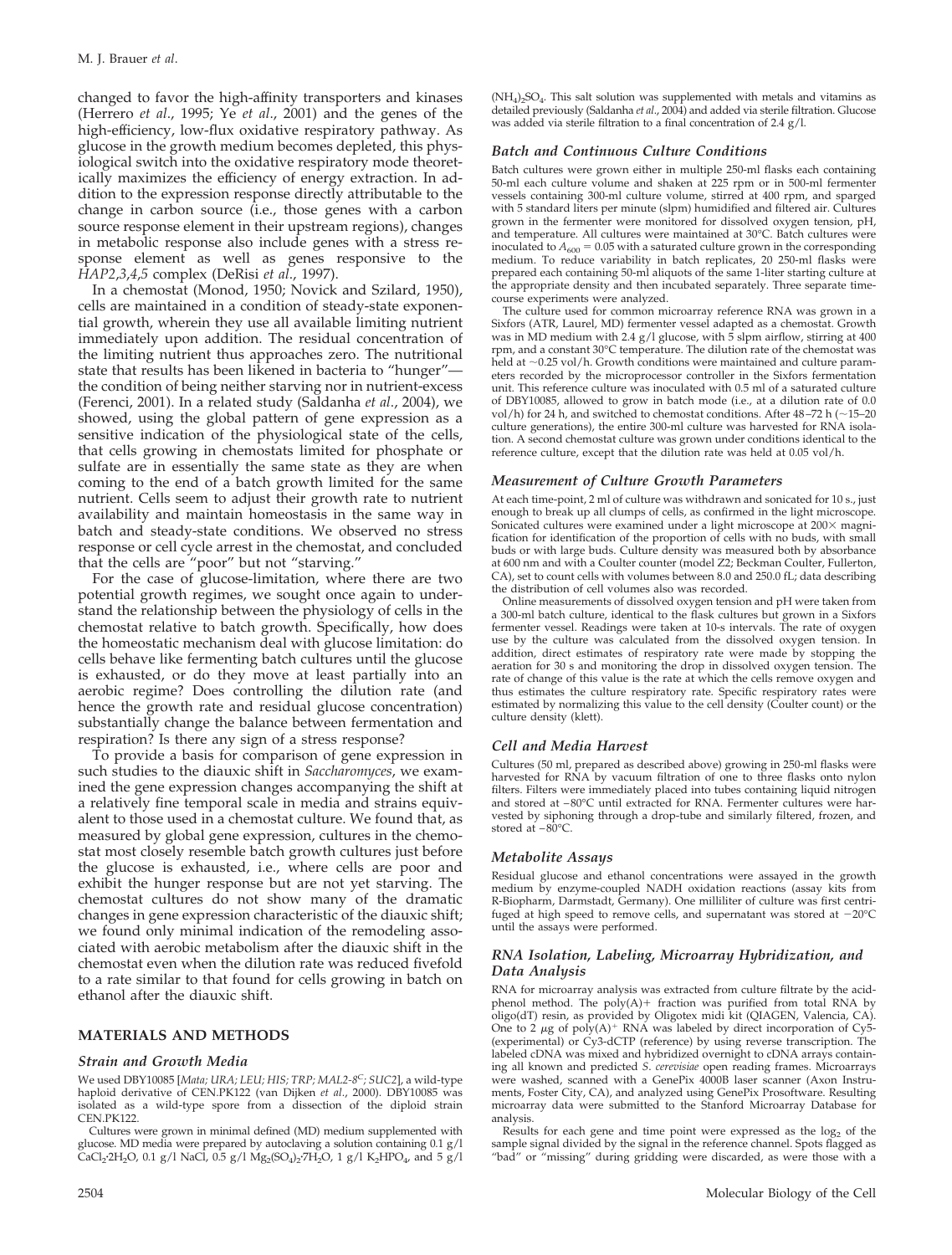red:green pixel regression correlation of <0.6. Batch experiment 1 had an additional filter applied. The expression ratio for each spot was calculated in terms of the SD of noise present on an array. Spots with a signal of  $\leq$ 2 standard deviations of noise (2 "noise units") were discarded.

Expression data for the remaining spots in each experiment were clustered by gene, by using a UPGMA algorithm (Gollub *et al*., 2003). Significant or interesting clusters were identified by eye and labeled according to the most significant gene ontology (GO) annotations, as determined by GO Finder (Gollub *et al*., 2003) or by the GO-TermFinder perl module (Sherlock, 2003). Ontologies used were downloaded 10 August 2004 from www.geneontology. org, whereas the GO gene associations for the yeast genome were obtained from the Saccharomyces Genome Database (www.yeastgenome.org).

#### *Estimation of Total Transcript Abundance across the Batch Time Course*

Eight 5-ml samples of cells were taken from a batch culture for RNA extraction and analysis of transcript abundance by quantitative PCR (qPCR). Before extraction, samples were spiked with  $0.076$  pg of RNA transcribed in vitro from a plasmid containing the *Bacillus subtilis* ThrB gene. This transcript,  $poly(A)^+$  labeled and comprising the full ThrB sequence, was then used as an internal standard for qPCR. RNA samples were used as templates for reverse transcriptase reactions with *Taq*Man Gold (Applied Biosystems). After first strand cDNA synthesis, samples were analyzed in triplicate reactions with an ABI7700 sequence detector and seven PCR primer and fluorogenic probe sets (Supplementary Table S1). For each gene sequence detected by qPCR, the absolute per cell transcript abundance was calculated, by using Coulter counter data and scaling to the value obtained for the spiked bacterial sequence. Complete data sets and supplemental materials are archived at http://genomicspubs.princeton.edu/DiauxicRemodeling/home.shtml.

#### **RESULTS**

We compared the genome-wide transcription patterns of cells growing at steady state in glucose-limited continuous culture to the transcription patterns of cells undergoing the shift from fermentative to oxidative metabolism (the diauxic shift) as glucose was exhausted in batch culture. Unlike many previous studies, the cells were grown in a minimal medium. We prepared RNA samples at roughly 15-min intervals from a large batch culture during the diauxic shift. We also followed growth  $(A_{600})$  and cell numbers) as well as the concentrations of glucose and ethanol in the medium from this culture. In batch culture the cells grew exponentially at a fast rate until the glucose was exhausted. After the shift, they again grew exponentially at the expense of the ethanol they produced but at a much slower rate (Figure 1). The residual glucose level in the batch culture fell below the level found in the reference chemostat  $(0.17 \text{ g/l})$  some time after 9.25 h, and below the level of the lower dilution rate chemostat (0.025 g/l) no more than 15 min later, i.e., exactly at the time of the diauxic shift as estimated from the intersection of the extrapolated exponential growth curves (Figure 1).

We prepared these RNA samples for microarray analysis, ultimately labeling the cDNA made from them with Cy5. As a common reference we used Cy3-labeled cDNA made from RNA that had been collected from a steady-state chemostat culture, by using the same medium. At the relatively high dilution rate chosen ( $D = 0.25$  vol/h), cell growth rate is  $\sim$  60% of the exponential growth rate in fermenting batch cultures (Figure 1). We also studied a second chemostat culture grown at a lower dilution rate,  $D = 0.05$  vol/h, chosen to approximate the growth rate of respiring cultures growing on ethanol, after the diauxic shift (see below). The cDNA from RNA of this chemostat also was labeled with Cy5, and mixed with the same Cy3-labeled common reference. Data from the hybridization of these samples to yeast DNA microarrays were analyzed together by hierarchical clustering (Eisen *et al*., 1998). The ratios of RNA abundance for each gene are presented as the  $log_2$  [(Cy5)/reference chemostat (Cy3)].

Because all the subsequent analysis is based on these ratios, we checked that the absolute abundance of the mRNA of six genes whose ratio changed little remained within a twofold range through the entire batch time course (see *Materials and Methods*). Changes in the ratios should therefore reliably reflect changes in the actual mRNA levels.

#### *Gene Expression during the Diauxic Shift in the Batch Culture: Overview*

The genome-wide expression analysis showed clusters of genes with distinct transcriptional behaviors over the course of the diauxic shift (Figure 2); these results largely recapitulate the results of DeRisi *et al*. (1997), but in minimal medium, at higher temporal resolution and with the chemostat as a common reference. Seven clusters that showed some biological coherence and had fairly high correlations were examined more closely. The gene ontology annotations for these clusters revealed several significant trends in the gene expression program of the diauxic shift (Table 1). These most strongly enriched ( $p < 0.0001$ ) GO annotations in each cluster and all the gene names and annotations can be viewed in the online Supplementary Materials and the Web site.

*Cluster I (Protein Biosynthesis/Ribosome Biogenesis).* This cluster includes many genes encoding ribosomal proteins and translation factors. It showed strong expression during the early growth exponential phase of the batch culture, noticeably decreased mRNA levels as glucose was depleted, and then, at 9.25 h, when the glucose was depleted, gene expression of this cluster of genes was already strongly reduced.

*Cluster II (Amino Acid Metabolism)*. This cluster, which is enriched in genes encoding enzymes of amino acid and nucleotide metabolism and other anabolic functions, was expressed maximally during the later stages of fermentative growth before being strongly reduced in expression after the glucose exhaustion.

*Clusters IV and VII (Oxidative Phosphorylation/Energy Pathways).* These clusters join many genes that are involved in stress responses or aerobic metabolism (notably including oxidative phosphorylation), or both, and were increased in expression during the latter part of the fermentation phase of growth. Unlike cluster II, their expression continued (with a modest decrease at  $\sim$ 9 h) through the diauxic shift into the respiratory phase of growth. Cluster IV genes were very strongly increased in expression at 9.25 h onward, whereas cluster VII genes continued to be expressed at elevated but not rising levels. Several subsets of cluster IV genes (marked by letters) differ mainly by how persistent the elevation of expression remained during the respiratory growth phase.

*Cluster VI.* This cluster contains genes expressed during all the active growth phases in the batch culture but most strongly during the latter part of the fermentative phase of batch growth.

Other clusters are less interpretable in terms of the diauxic shift: cluster III consists of genes expressed more strongly in the reference chemostat than at any time in the batch cultures. Cluster V contains genes expressed better during batch growth phases (and somewhat surprisingly, many genes involved in basic cell biology) than in the chemostat. We did not study these clusters further.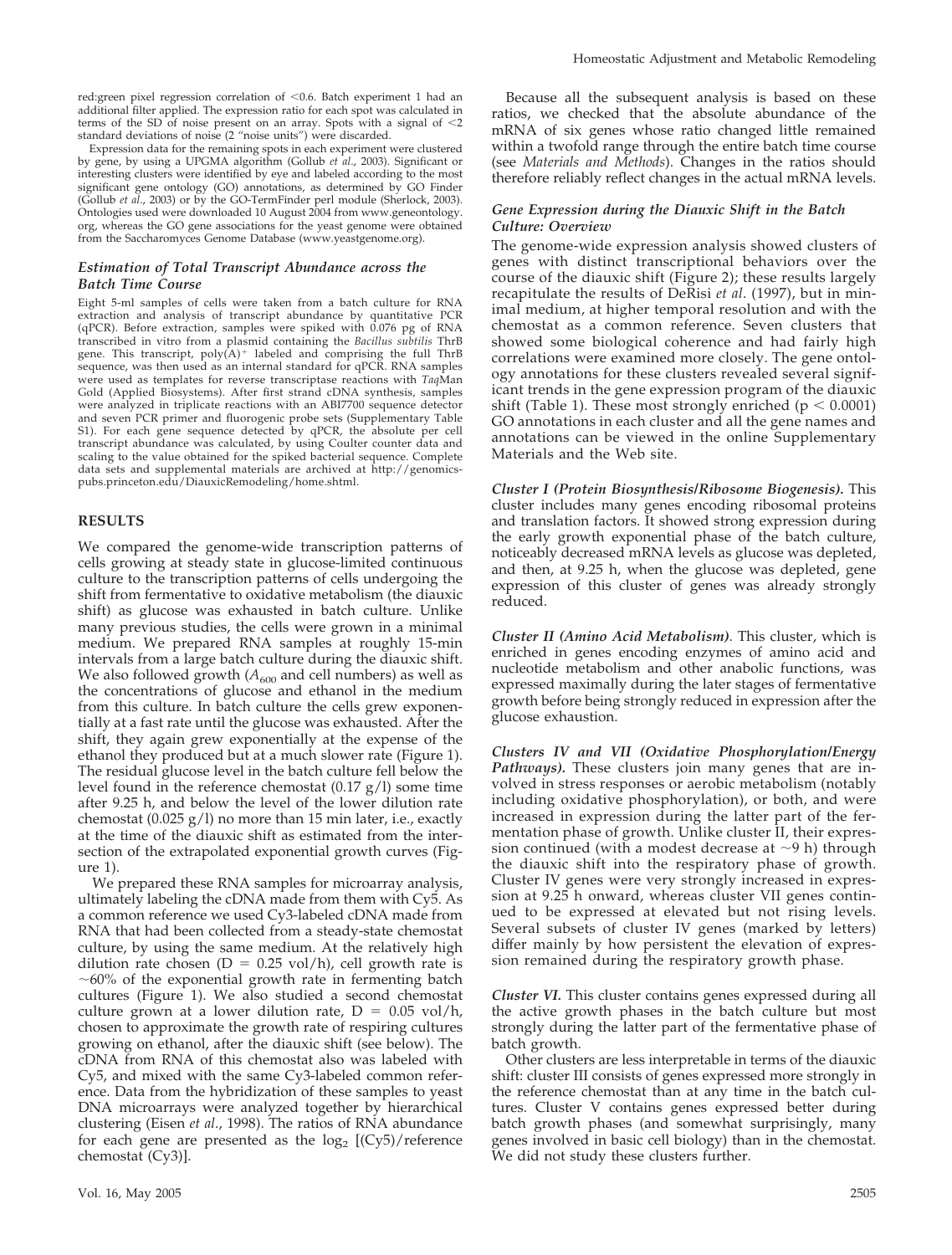

Figure 1. Culture characteristics across the diauxic shift. (A) Cell density (measured by scattering at 600 nm and by Coulter particle count) is plotted on a logarithmic scale versus the time at which the sample was harvested. The exponential parameters for each phase of growth were calculated by fitting an exponential curve to the data and are represented by solid lines. From optical density measurements, the parameter  $r =$ 0.4211 ( $R^2$  = 0.996) for exponential growth before the diauxic shift and  $r = 0.0646$  ( $R^2$  = 0.8828) for exponential growth after the diauxic shift. From particle count measurements before the diauxic shift,  $r = 0.4342$  ( $R^2 = 0.982$ ). Subsequent to the diauxic shift,  $r = 0.0354$  ( $R^2 = 0.8608$ ). The chemostat growth rate corresponding to  $r = 0.25$  is shown for comparison as a dotted line tangent to each growth curve. The vertical dotted line marks the point in the culture at which the glucose becomes exhausted. Open and closed symbols represent data taken from different culture replicates. (B) Culture density and residual glucose and ethanol concentrations. Arrows indicate time points at which the culture was sampled for gene expression, and horizontal lines show residual glucose concentrations in chemostat cultures with different dilution rates ( $D = 0.05$ ,  $D = 0.25$ ).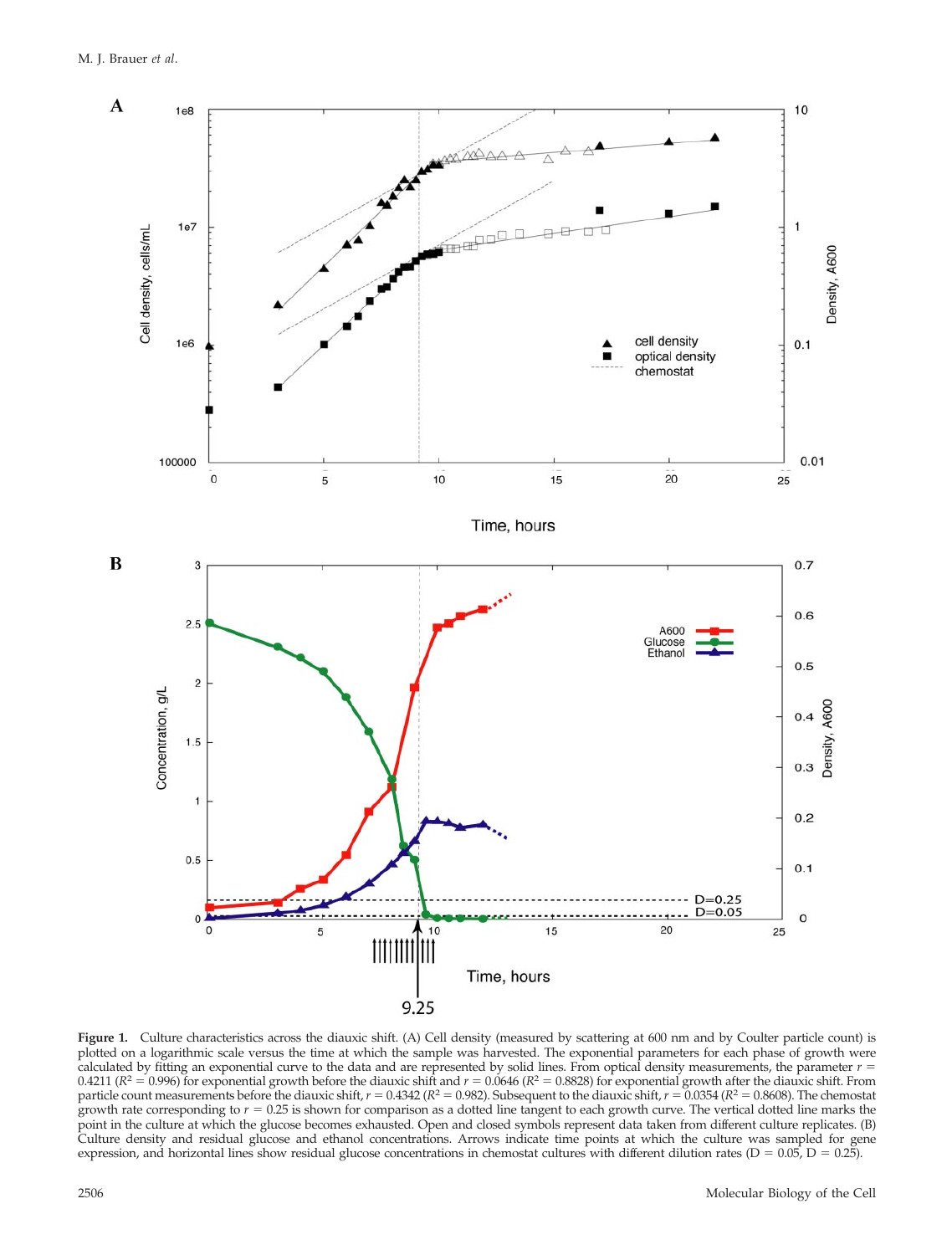

**Figure 2.** Global gene expression across the diauxic shift. Gene expression values are  $log_2$  of the ratio of batch culture to chemostat (D = 0.25) culture expression. Hierarchical clustering by gene was done for expression in the batch time points (columns headed with the time of harvest). Data from the low dilution rate chemostat were subsequently added (column labeled D = 0.05). Clusters identified for subsequent analysis are shown with vertical bars. In several instances groups of genes with transient expression are shown with a white bar and labeled A–E. Vol. 16, May 2005 2507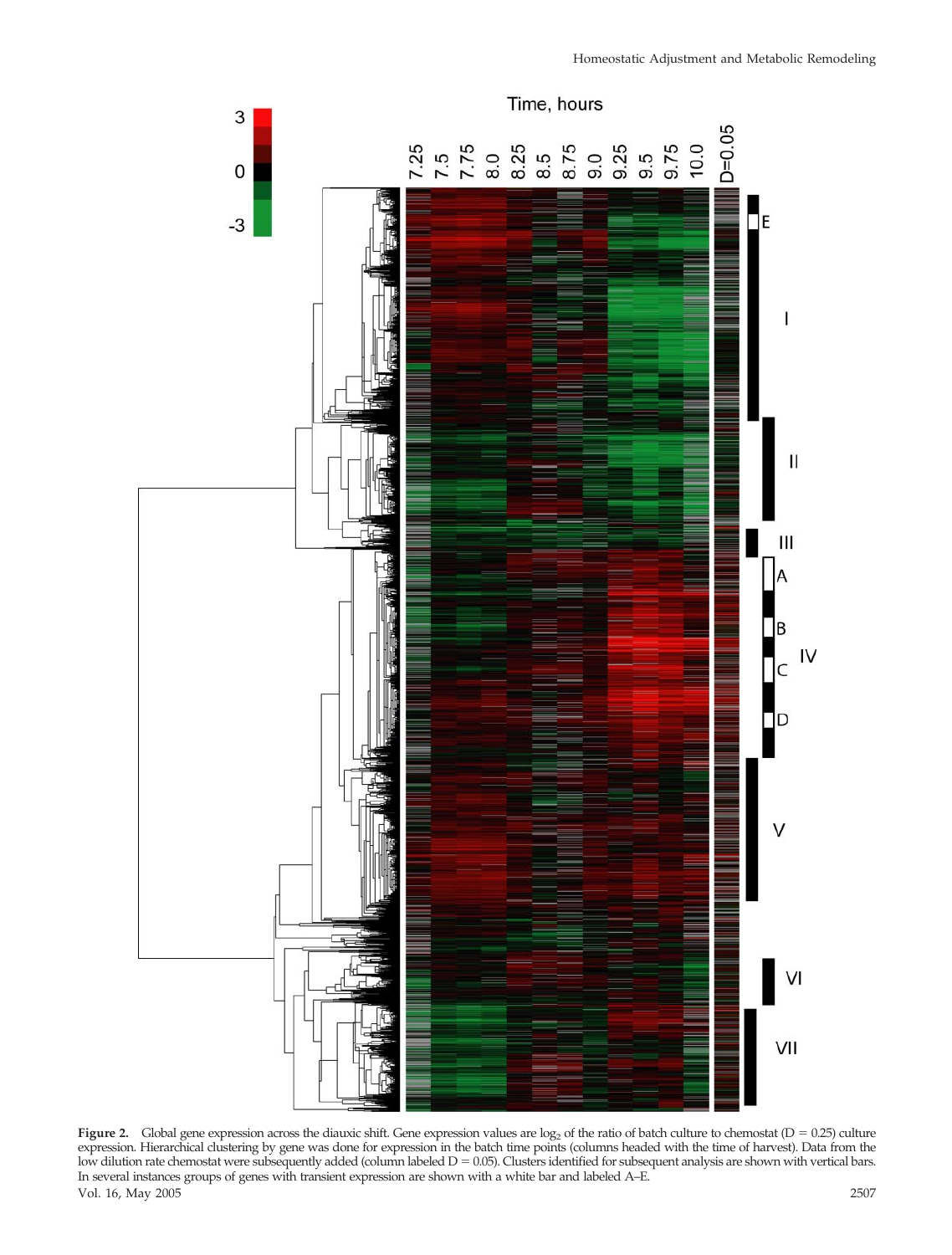| Table 1.                                 |  |
|------------------------------------------|--|
| GO annotation of genes in major clusters |  |

| Cluster | GO process annotation                | p value               |
|---------|--------------------------------------|-----------------------|
|         | Protein biosynthesis                 | $1.0 \times 10^{-27}$ |
|         | Ribosome biogenesis and assembly     | $4.6 \times 10^{-27}$ |
| Ш       | Amine biosynthesis                   | $4.9 \times 10^{-25}$ |
|         | Amino acid and derivative metabolism | $1.2 \times 10^{-22}$ |
| Ш       | Siderochrome transport               | $8.9 \times 10^{-5}$  |
| TV.     | Oxidative phosphorylation            | $1.5 \times 10^{-9}$  |
|         | Energy pathways                      | $2.2 \times 10^{-8}$  |
| V       | Intracellular transport              | $3.4 \times 10^{-8}$  |
|         | Secretory pathways                   | $4.8 \times 10^{-7}$  |
|         | Vacuole organization and biogenesis  | $7.0 \times 10^{-5}$  |
| VI      | Hexose catabolism                    | $5.8 \times 10^{-5}$  |
|         | Monosaccharide catabolism            | $7.0 \times 10^{-5}$  |
| VII     | None significant                     |                       |

Most of the significant clusters show discontinuities in the level of gene expression both at the 8-h time point (toward the end of exponential growth on glucose) and at the 9-h time point (Figure 2). In what follows, we dissect the latter discontinuity in some detail. The earlier discontinuity also may be physiologically significant but remains to be studied.

#### *The Genome-Wide Transcription Pattern of Cells in Continuous Culture Resembles That of Cells at the Onset of the Diauxic Shift in Batch Culture*

Our experimental design contrasts with other recent whole genome analyses of chemostat cultures (Boer *et al*., 2003) in that we make explicit the comparisons between the chemostat and batch culture time points. In this design, cultures with identical levels of transcript for all of their genes will produce an array in which all the  $log<sub>2</sub>$  ratios will be close to zero and will be visualized as black, rather than strongly green or red. It seems that the patterns of gene expression from the three or four time points between  $8$  and  $\overline{9}$  h were closest to the chemostat reference (Figure 2). At this time, the cells in the batch culture were still growing. The measured residual glucose was still above the levels found in the reference chemostat; the residual concentration of glucose fell below this level at  $\sim$ 9.25 h (Figure 1). The growth rate in the reference chemostat matched the nominal growth rate at  $\sim$ 9 h in the batch culture.

We quantified the extent to which this overall similarity in gene expression extended to the behavior of the independent major clusters. For each time point in the batch cultures, we calculated the average deviation from  $log_2 = 0$  (i.e., equal expression to the chemostat) for the major clusters (I, II, IV, and VII) obviously relevant to the diauxic shift. This deviation was minimal during the three time points just before the glucose was exhausted, at about the time that the growth rate was comparable with the rate in the reference chemostat (Figure 3A).

# *Lowering the Dilution Rate Does Not Significantly Alter the Pattern of Gene Expression*

When a chemostat's dilution rate is lowered, the specific growth rate of the cells decreases correspondingly. To test whether a sufficiently low dilution/growth rate (and correspondingly low residual glucose concentration) might by itself trigger the transcriptional changes associated with the diauxic shift, we examined a chemostat culture grown at a

rate approximating the growth rate in the late stages of batch culture.

The growth rate of cells in the respiratory phase of a batch culture was estimated by fitting an exponential curve to the cell count and optical density data from this phase of growth (Figure 1). A dilution rate of 0.05/h was chosen on this basis. The resulting low-dilution rate chemostat at steady state had a residual glucose concentration of 0.025 g/l and a residual ethanol concentration of 0.0018 g/l. These values were substantially different from the residual metabolite concentrations of the  $D = 0.25/h$  chemostat (0.166 g/l glucose and 0.16 g/l ethanol). Nevertheless, the gene expression profile of the chemostat run at  $D = 0.05$  most closely resembled the chemostat at  $D = 0.25$ . The overall correlation coefficients between gene expression in the  $D = 0.05$  chemostat and the patterns in the batch culture time points were strongly positive only in the samples taken between 8 and 9 h (Figure 3B), suggesting an overall similarity in transcription pattern only in that interval. Thus, although the chemostats were running at very different rates, cells in both displayed similar patterns of gene expression and most closely resembled the patterns seen in batch cultures just before the glucose was exhausted.

Some striking differences emerged between the chemostats; however, when genes were filtered by difference in expression ratio. To identify these genes, a threshold was set at a twofold change above and below the mean  $log_2(\text{ratio})$  of expression (corresponding to  $\leq$ 2 standard deviations from the mean). Among the genes with increased expression at low dilution rate were those with GO annotations mapping to the TCA cycle, metal ion response, and cation transporters (Table 2; clusters IV and VII in Figure 2). This result suggests that at least some cells in the  $\overline{D} = 0.05$  chemostat have experienced oxidative stress and possibly that some significant level of aerobic metabolism of the glucose may have been taking place. This is evident despite the lack of a large-scale shift at the lower dilution rate to the fully aerobic metabolism characteristic of postdiauxic shift growth.

# *Cells in Continuous Culture Generally Avoid the Stress Response Characteristic of the Diauxic Shift*

The diauxic shift typically includes an increase in transcript abundance of the genes involved in the generic stress response (DeRisi *et al*., 1997). Table 3 summarizes the numbers of previously characterized environmental stress-response genes that occur in each of the clusters. Clusters I, II, IV, and VII all have representatives of this class in them. However, the biggest representation of induced stress response genes is in cluster IV, which is the cluster that is most strongly induced after the diauxic shift. Because the reference for all these measurements is the chemostat, we can infer that there is a relatively minimal stress response in the chemostat, because the ratio of expression is nearly 1 (i.e., the same) as the values found in batch before the diauxic shift, when the cells still have abundant glucose.

It also is worth noting that cluster IV is particularly heterogeneous with respect to the longevity of the increase in expression (marked as open and filled bars in Figure 2); the low-dilution chemostat tended to express the less persistent subset much less than the rest of cluster IV. The low dilution rate chemostat showed an increase in expression of some explicitly stress-related genes (particularly of *HSP26*, *GRE1*, *YGP1*, and *HSP104*). Despite the complexity of the results, it seems clear that widespread, coordinated induction of the stress response seen in the batch cultures is largely lacking in both chemostats.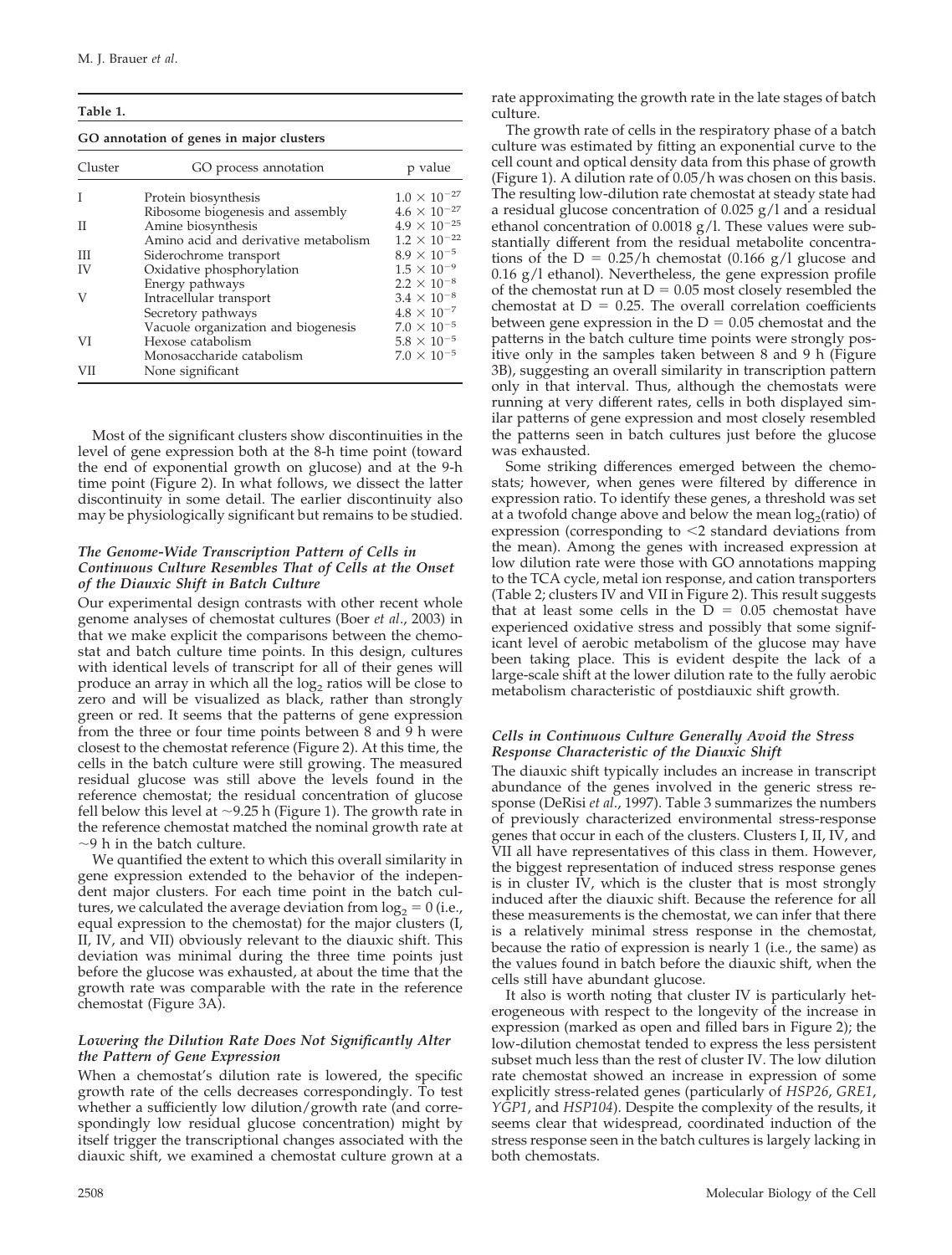

**Figure 3.** Composite gene expression of clusters I, II, IV, and VII. (A) Mean expression of each cluster. (B) Mean deviation of batch expression from the high dilution rate ( $D = 0.25$ ) chemostat. Values for low dilution-rate ( $D = 0.05$ ) chemostat are given in columns marked with an asterisk (\*).

It also is the persistent subclass of the genes in cluster IV that contains the greatest number of genes found to be increased in their expression in strains that have been derived by experimental evolution in glucose-limited chemostats (Table 3; Ferea *et al*., 1999). These genes are ones whose expression seems to be associated with more efficient glucose use as opposed to stress response per se, suggesting again that the increased expression of many of the genes in cluster IV in the low-dilution chemostat is associated with metabolism as opposed to stress.

# *Metabolism in the Chemostat Remains Largely Fermentative*

To better understand glucose metabolism in chemostats, we carried out a second experiment in which we concentrated on time points well before and after the diauxic shift. We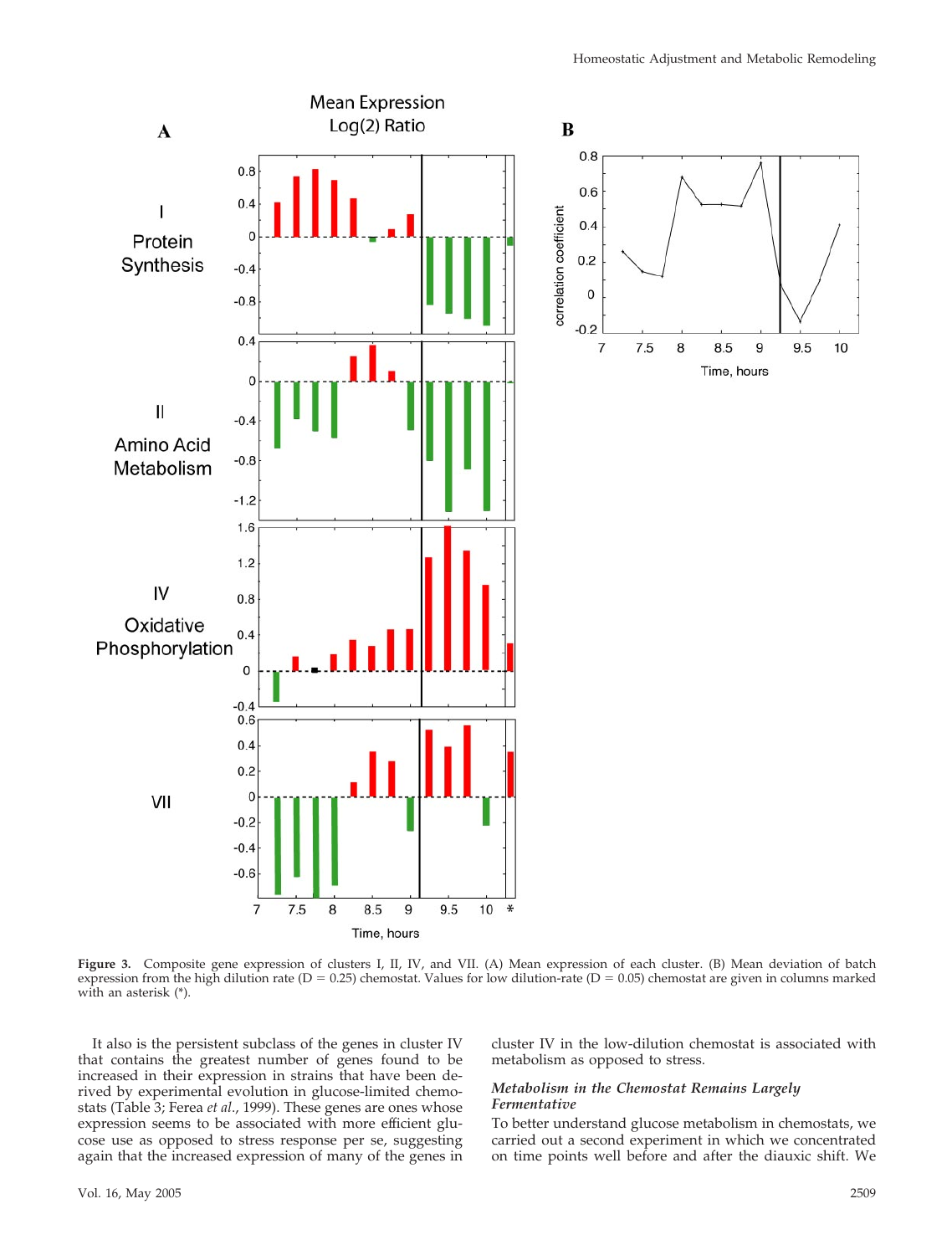#### **Table 2.**

**GO annotation of genes showing either increased or decreased expression in a low dilution rate chemostat, relative to the highdilution-rate reference culture**

| Response | GO process annotation                                                                                              |                      | p value              |
|----------|--------------------------------------------------------------------------------------------------------------------|----------------------|----------------------|
|          | Increase Tricarboxylic acid cycle intermediate metabolism $4.1 \times 10^{-11}$<br>428 genes Response to metal ion |                      | $1.2 \times 10^{-7}$ |
|          | Cation transport<br>Telomerase-independent telomere maintenance                                                    | $2.6 \times 10^{-6}$ | $1.3 \times 10^{-7}$ |
| 66 genes | Decrease No significant terms                                                                                      |                      |                      |

followed expression of specific genes whose role in fermentative and respiratory metabolism is relatively well understood. Two of these genes, *PDC1* and *PDC5*, control the flow of metabolites to ethanol during fermentation (Figure 4C). As expected, *PDC1* and *PDC5* show a strong reduction in expression after the diauxic shift, whereas the low-dilution and reference chemostats both have a level of expression characteristic of fermentative metabolism (Figure 4A), suggesting that carbon is still flowing out of glycolysis and into ethanol.

This pattern contrasts with that of the TCA cycle enzymes (Figure 4B), all of which are increased twofold or more in their expression after the shift, and also in the chemostats (the  $log<sub>2</sub>$  expression during batch fermentation lies well below zero). Thus, it seems that the TCA cycle gene expression was elevated in the chemostats despite the continuation of flux of carbon into ethanol production.

The TCA cycle plays a central role in amino acid metabolism, which is largely repressed (or diverted into catabolism) after the diauxic shift. For this reason, we also examined the patterns of gene expression of *GDH1*, *GDH2*, *GLN1*, and *GDH3* (Figure 5, C and D). *GDH1* and *GLN1*, which take  $\alpha$ -keto-glutarate) out of the TCA cycle and into amino acids, are decreased in expression after the diauxic shift relative to the chemostats. In contrast, *GDH2* and *GDH3*, which take carbon out of the amino acids into the TCA cycle after the diauxic shift are elevated. These results are consistent with continued fermentative metabolism de-

**Table 3.**

**Gene clusters identified as having significance in function and expression pattern**

|                 |       | <b>Stress<sup>a</sup></b> |                                           | Adaptation <sup>b</sup> |   |
|-----------------|-------|---------------------------|-------------------------------------------|-------------------------|---|
| Cluster         | Total |                           | genes Induced Repressed Induced Repressed |                         |   |
|                 | 581   |                           | 97                                        |                         |   |
| П               | 238   |                           | 28                                        |                         | З |
| Ш               | 68    |                           |                                           |                         |   |
| IV (transient)  | 202   | 21                        |                                           |                         |   |
| IV (persistent) | 286   | 62                        |                                           | 23                      | 3 |
|                 | 368   | 2                         |                                           | 3                       |   |
| VI              | 117   |                           | っ                                         |                         | 5 |
|                 | 270   |                           |                                           |                         |   |

<sup>a</sup> From 519 genes identified by Gasch et al. (2000) as responsive to stress. No data were available for 288 of these genes.

<sup>b</sup> From 84 genes identified by Ferea et al. (1999) as adapting to glucose limitation. No data were available for 38 of these genes.

spite the elevation of the levels of the TCA cycle enzymes themselves.

We found, as expected, that the levels of several genes that function in nitrogen assimilation and catabolism of amino acids (*PUT1*, *GAP1*, *ASP3*, and *MEP2*) were increased in expression after the diauxic shift relative to the chemostats (Figure 5A). This result, like the *GDH* results, is consistent with fermentative metabolism in the chemostats. Interestingly, the vacuolar proteases *PRB1*, *PEP4*, and *CPS1* are all strongly elevated in expression after the diauxic shift relative to the reference chemostat (Figure 5B). However, in the low-dilution-rate chemostat there are apparently divergent results. This may be an indication that although there has not yet been a real diauxic shift, catabolism of some proteins and amino acids may have begun. The potential significance of indications in the chemostats of oxidative stress and elevation of TCA cycle enzymes during apparently fermentative metabolism is addressed in *Discussion*.

We studied the expression of the genes encoding hexose transporters, hexokinases, and the enzymes that function in gluconeogenesis (Figure 6). The several transporters and *HXK2* showed expression levels roughly consistent with the glucose levels: as glucose concentration diminished in the batch cultures, the genes encoding higher affinity transporters were expressed more strongly (and vice-versa for the lower affinity transporter *HXT2*). The low-dilution-rate chemostat still had high expression of *HXT2* but also had elevated levels of the low-affinity group. These results are consistent with homeostatic regulation at the level of the transporters themselves.

Two glycolytic enzymes (*ENO2* and *PGK1*) that control flux of glucose during fermentation and that also function in gluconeogenesis during respiration were examined. These enzymes are sharply reduced in expression after the diauxic shift (Figure 6C). However, both chemostats showed expression close to the respiratory pattern. As discussed below, we see this result as more indicative of a homeostatic regulatory response to reduced flux of carbon through the glycolytic pathway than as an indication of a switch to respiration.

Finally, it should be noted that many genes important in mitochondrial function after the diauxic shift (cytochrome oxidases, genes annotated to ATP generation) are minimally elevated in the low-dilution-rate chemostat, although they all come up very strongly in the diauxic shift. This is particularly true for genes associated with each of the protein complexes in the mitochondrial inner membrane associated with the respiratory electron chain (Figure 7). On average, the increase in gene expression increased is less than twofold ( $log<sub>2</sub> = 1$ ) for the genes encoding the components of each of the complexes. (Note, however, that expression of these genes is elevated in both chemostats relative to the early time points of the batch cultures.)

#### *Changes in Cell Volume, Dissolved Oxygen, and Bud Index during the Diauxic Shift*

We followed cell morphology and the level of dissolved oxygen as the cells underwent the diauxic shift. These data reveal an interesting dichotomy between the continuous adjustment in cell volume and the abrupt change in budding pattern (indicative of a change in cell cycle regulation) after the glucose has been exhausted (Figure 8). The level of dissolved oxygen initially declined gradually until the end of fermentative growth. This was followed by a short pause, a spike, and a further decline as the new aerobic growth regime became established. Estimates of respiratory rate mirror this pattern: the initial respiratory rate of the culture is low and then increases at the onset of the diauxic shift (see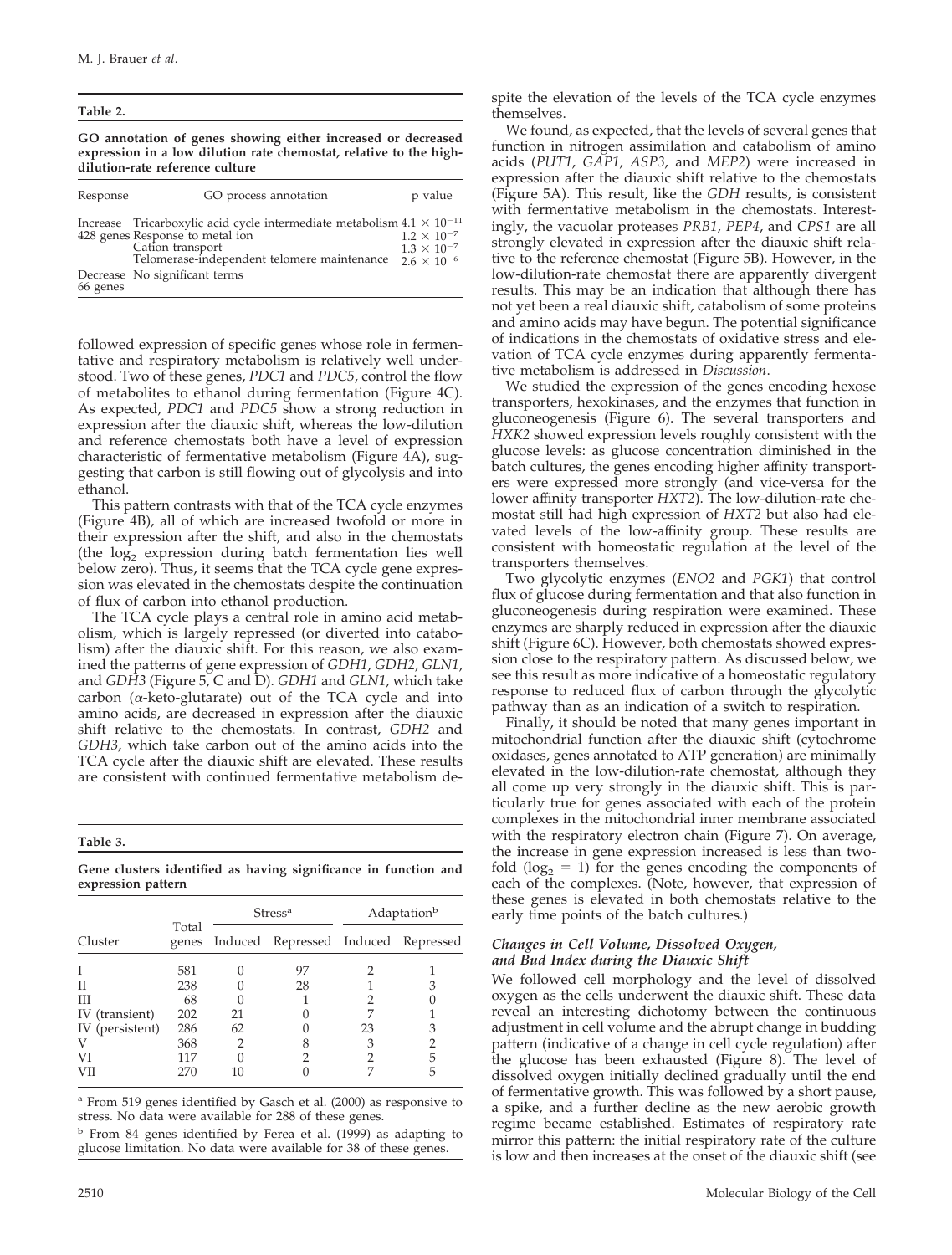**Figure 4.** Expression of individual genes related to the fermentative and respiratory pathways. Gene expression profiles in Figures 4–6 are from the second batch culture. Data are uncentered and relative to the expression of the chemostat ( $D = 0.25$ ) reference culture. Data for the low dilution rate  $(D = 0.5)$  chemostat are shown, when available, in the column marked with an asterisk (\*). (A) Genes involved in the direction of carbon flux toward fermentation are coordinately expressed over the course of the diauxic shift. (B) Genes involved in the TCA and glyoxylate cycles become highly expressed after glucose depletion. Genes shown are *FUM1*, *SDH1-4*, *MDH1*, *MDH3*, *CIT1-2*, *ACO1*, *KGD1-2*, *LPD1*, and *IDH1-2*. For clarity, only the genes showing most (*CIT2*) and least extreme changes (*LPD1*) are labeled. (C) Inferred effect of gene expression changes is to direct carbon metabolic flux from the fermentative into the respiratory pathway. Qualitative changes in gene expression are given by the color of the gene labels (red for increase and green for decrease) and by the thickness of the line describing the step in the pathway.

 $\mathbf{A}$ Log(2) Gene Expression Ratio  $0.5$  $\mathbf 0$ PYC1  $-0.5$  $\mathcal{A}$  $-1.5$  $-2$  $-2.5$ PDC<sub>1</sub>  $-3$  $-3.5$  $-4$ CIT<sub>2</sub> ٠ TCA cycle genes B ¥ Log(2) Gene Expression Ratio Ė  $0.5$ m  $\,$  0 ш  $-0.5$ LPD<sub>1</sub>  $-1$  $-1.5$ 6  $\overline{7}$ 8 9 10  $11$ Time, hours  $\mathbf C$ ADH<sub>1</sub> ADH<sub>1</sub> **GLYCOLYSIS GLYCOLYSIS PDC1.5 PDC1,5** Acetaldehyde Acetaldehyde EtOH EtOH **PYC** PYC1 ADH<sub>2</sub> ADH<sub>2</sub> **TCA** TC cycle cycle

supplemental figures). Taken on a per cell or per cell mass basis, the specific respiratory rate decreases to a minimum at the point of glucose exhaustion and then increases rapidly. Both chemostats show specific respiratory rates well below the minimum level seen during the diauxic shift in batch cultures.

The significant observation is that the fraction of cells with buds decreases abruptly just as the pause in oxygen consumption begins. This result is strongly reminiscent of our previous results with phosphate and sulfate starvation. Under these conditions cells accumulate in the unbudded state, but only when the limiting nutrient is fully exhausted and homeostatic mechanisms can no longer adjust to produce balanced growth, i.e., when the cells face starvation (Saldanha *et al*., 2004). Here, it seems that a similar event is triggered. However, in conditions of glucose exhaustion the cells, instead of ceasing growth altogether, begin to grow fully aerobically but with a different characteristic fraction of cells in the  $G_0/G_1$  (unbudded) phase of the cell cycle. These results support an interpretation (see below) that there is a regulatory signal given at the onset of starvation that sets in train the remodeling of metabolism and altered distribution of cells in the phases of the cell cycle at the onset of starvation. Very possibly this signal is part of the environmental stress response.

#### **DISCUSSION**

Based on the genome-wide pattern of gene expression, we conclude that cells in glucose-limited chemostats occupy a metabolic state that corresponds closely to a point in a glucose-fed batch culture just before the glucose is completely exhausted. As we have found previously for cultures growing in chemostats under limiting sulfate or phosphate (Saldanha *et al*., 2004), glucose-limited chemostat cultures do not induce a full-blown stress response. In limiting glucose, as in limiting phosphate or sulfate, the cells in chemostats are poor but not yet starving.

Our interpretation of the events during the diauxic shift combines the results given above with previous studies of batch and steady-state growth in limiting phosphate and sulfate. We suggest that whenever cells face a declining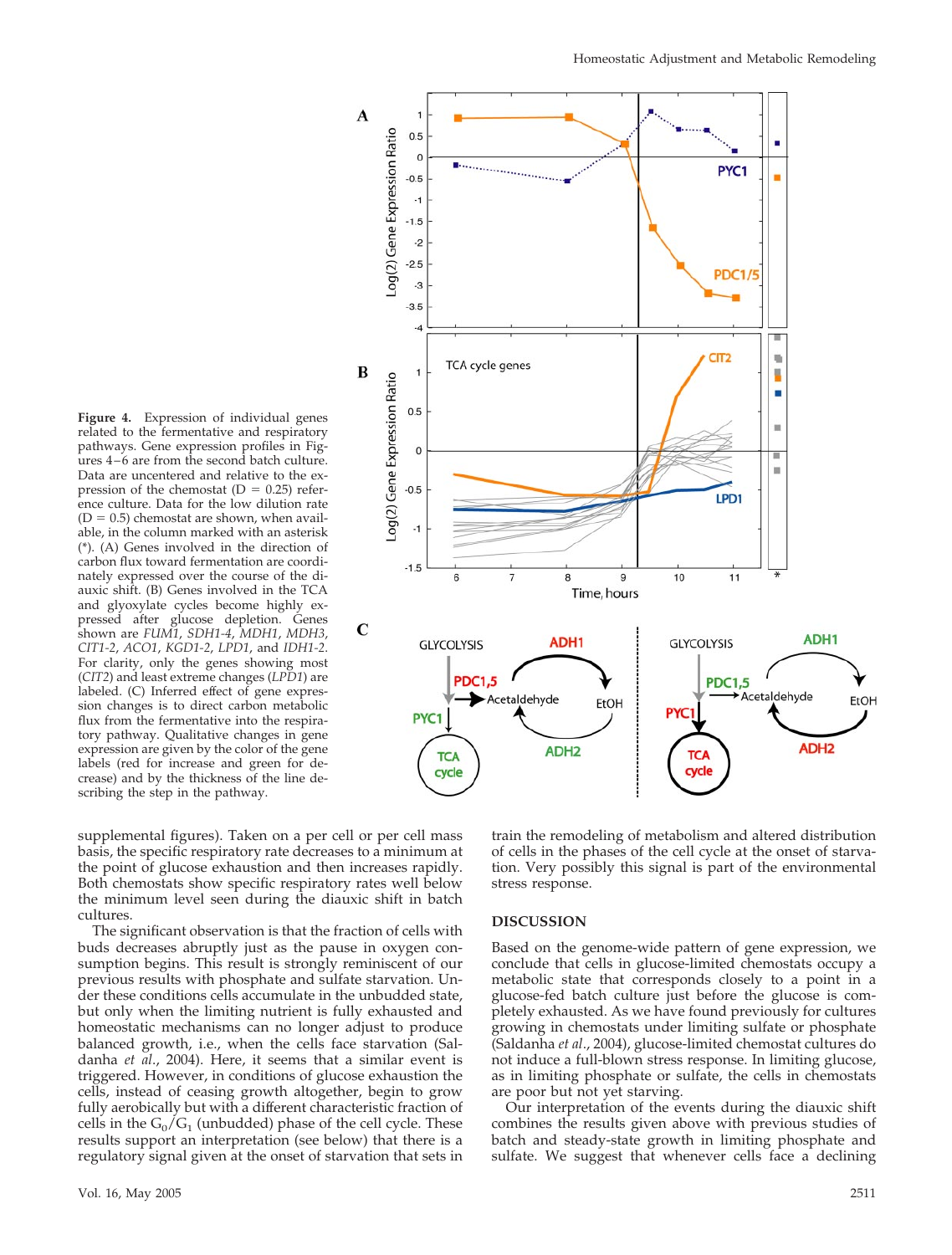

**Figure 5.** Expression of individual genes related to nitrogen use and amino acid metabolism. (A) Amino acid synthesis and utilization genes. (B) Vacuolar protease genes. (C) Genes involved in directing the flux of carbon into the ammonium assimilation pathway. (D) Inferred effects of expression changes on the ammonium assimilation pathway. Labels are as for Figure 4D.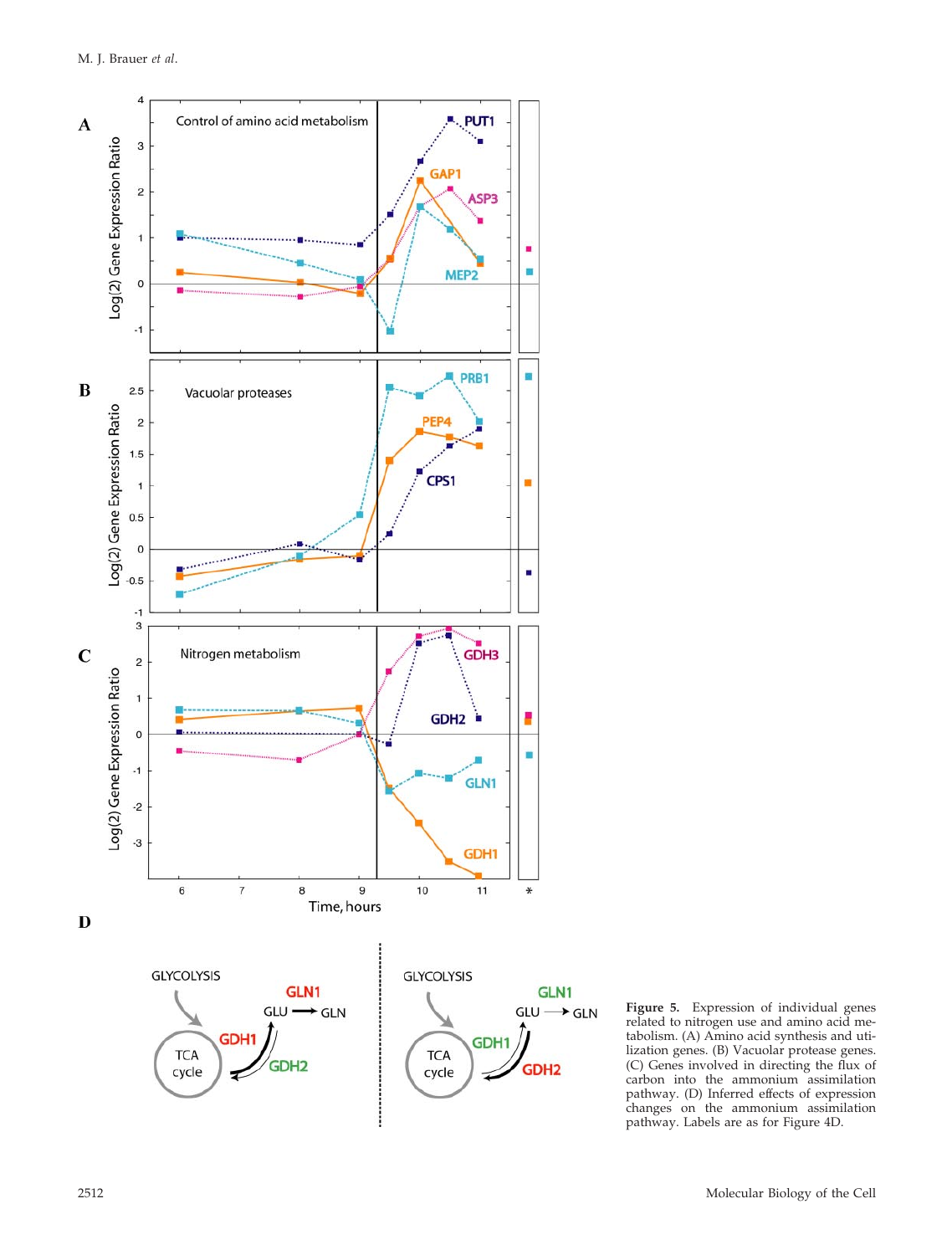

**Figure 6.** Expression of individual genes related to glycolysis and respiratory metabolism. (A) Genes involved in hexose import. (B) Two hexokinase genes. (C) Genes involved in glycolysis and gluconeogenesis.

concentration of limiting nutrient, they use a homeostatic "metabolic adjustment" to maintain balanced growth but stop short of a full-blown environmental stress response with concomitant interruption of the cell division cycle (Figure 9). In each limiting nutrient studied, the bud index remained the same until the nutrients were exhausted. However, when starvation was actually at hand, the cells accumulated in the  $G_0/G_1$  (unbudded) phase of the cell cycle, awaiting renewed opportunities for growth.

In the diauxic shift, the renewed opportunity is already present. However, this condition apparently cannot be perceived or exploited without a real cessation in growth, stress response, and, we suppose, some extensive remodeling of metabolism. We suggest that the complexities in gene expression patterns during the diauxic shift regime can be more easily understood if one accepts that there are two different types of regulatory mechanism in play: one (the aforementioned homeostatic metabolic adjustment) involves continuous changes that include substitution of transporters of higher affinities, changes in cell volume, changes in gene expression in response to changed flow of metabolites, etc. For glucose, we suggest that the adjustments include decreased expression of genes specifying the enzymes of glycolysis and increased expression of the genes encoding the enzymes of the TCA cycle, and some of the other apparently continuous gene expression changes described above. We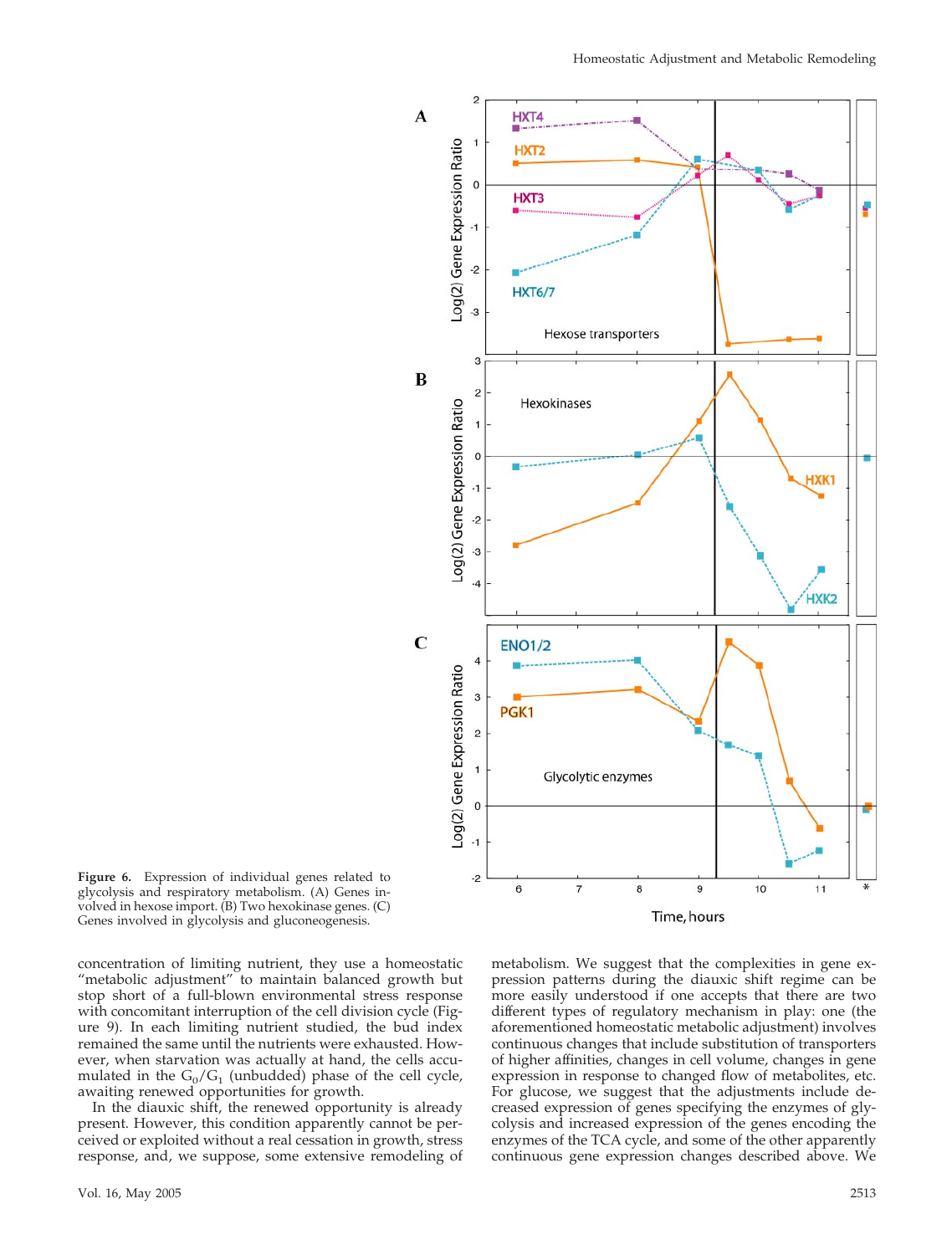

**Figure 7.** Changes in gene expression for components of the respiratory enzyme complexes. Genes were organized by identity in the mitochondrial oxidative phosphorylation complexes. Complex 1, NADH-dehydrogenase; complex II, succinate dehydrogenase; complex III: cytochrome *bc*1; complex IV, cytochrome oxidase; and complex V, ATP synthase. Mitochondrial complex identity follows Ohlmeier *et al*. (2004).

propose that these continuous homeostatic adjustments account for the changes in gene expression that are shared between cells ending the fermentative phase of the diauxic shift in batch culture, and the low-dilution chemostat (Figure 9, metabolic adjustment I). (A similar process, denoted metabolic adjustment II, presumably coordinates the physiological changes that occur in the second, purely respiratory growth phase that precedes the transition into stationary phase.)

The second type of regulatory mechanism we postulate is a "metabolic remodeling." Within this process, we specifically include changes that result in an altered cell division cycle, which we observe as different distributions between cells that are in the  $G_0/G_1$  (unbudded) phase relative to actively cycling cells. In complete starvation (as observed for phosphate and sulfate), all the cells accumulate as unbudded (Saldanha *et al*., 2004). In the diauxic shift, we suggest that the cells, instead of arresting completely, initiate the metabolic remodeling, cell cycle changes, and accompanying stress responses that result in the new, lower rate with fully aerobic growth on ethanol.

In steady-state glucose-limited growth, we found that yeast cells exhibit an unexpectedly strong preference for fermentative metabolism of glucose over respiration; they behave as if fermentation of the glucose is their best option. This finding is consistent with a limited respiration capacity model of the Crabtree effect (Alexander and Jeffries, 1990). In this model, respirofermentative metabolism occurs in cultures growing above a rate  $(D_{CRIT}$  for chemostat cultures) at which the respiratory capacity becomes saturated. In contrast to the noncarbon-source limitations, glucose-limited batch cultures are not really on the verge of a transition to stationary phase. Instead, they will, when the appropriate signals are given, undergo the diauxic shift to respiratory growth on ethanol at a lower exponential growth rate. Even at very low dilution rates, corresponding to the batch respiratory growth rate, chemostat cultures have a specific respiratory rate substantially less than the minimum seen during the diauxic shift. Thus, it is a significant new finding that these cultures do not seem to be able to undergo the full shift to respiration (Figure 7). As long as there is any glucose present in the media, the respiratory capacity of the cells remains saturated, and consequently fermentation continues. This means that the mechanisms of homeostatic adjustment, that regulate growth rate according to nutrient availability, ensure balanced growth, and stave off the stress response, seem to be functioning similarly under these conditions as under conditions of phosphate and sulfate limitation (Saldanha *et al*., 2004).

Many if not all of the mechanisms underlying metabolic adjustment effect their functions directly, for example by regulating the expression of transporters of graded affinity in response to the concentrations of nutrients (Ozcan and Johnston, 1999; Forsberg and Ljungdahl, 2001; Flick *et al*., 2003; Moriya and Johnston, 2004). We would interpret the other gene expression changes that occur before the diauxic shift and in the low-dilution-rate chemostats similarly, and expect to find such direct control mechanism in each case. A significant target for further study in this respect is the apparent discontinuity in patterns of gene expression found at 8 h (Figure 2); clearly, this occurs well before the diauxic shift but may well reflect another point of control based on assessments of metabolite concentrations.

It is interesting that the well studied catabolite repression mechanisms seem not to have very strong effects as glucose concentration falls during the late stages of growth before the diauxic shift. Indeed, it would seem that the cells are not freed of dependence on aerobic fermentation of glucose until the metabolic remodeling we postulate has been done. For example, genes (including the high-affinity hexose transporters *HXT2*, *HXT3*, and *HXT4*) known to be controlled by well studied regulator *MIG1* (Klein *et al*., 1998; Carlson, 1999) are largely unchanged in gene expression until after the shift (Figure 2 and Supplementary Table S1). Thus, it seems that the main effect of the catabolite repression systems is not in what we call metabolic adjustment but that these are actually part of the metabolic remodeling systems. This line of reasoning is entirely consistent with the many observations, in yeast as well as bacteria, of failure to metabolize alternative carbon sources until glucose is fully exhausted (Jacob and Monod, 1961). It also accords with the understanding that the Crabtree effect is not itself related to glucose repression (Alexander and Jeffries, 1990; Sierkstra *et al*., 1992).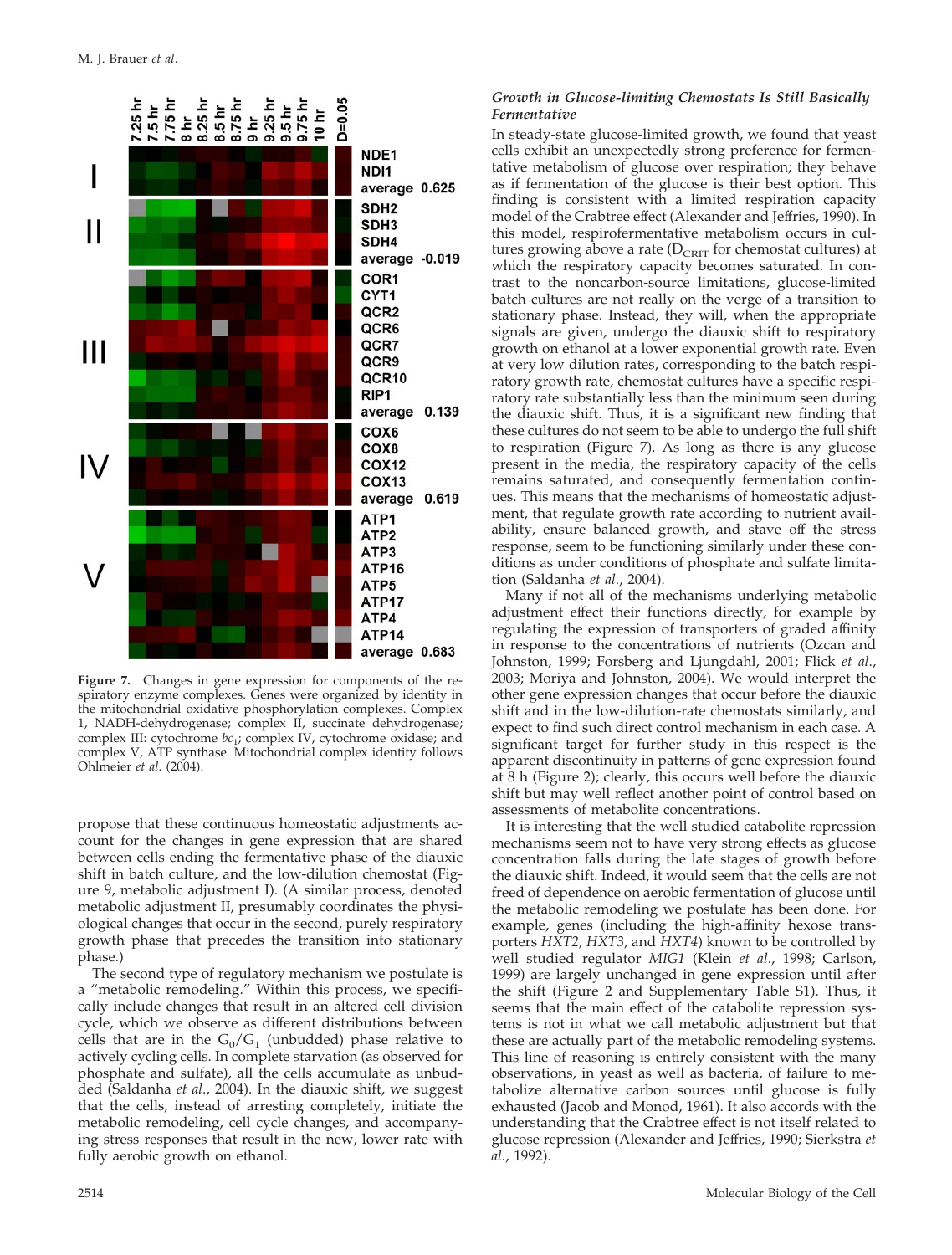

**Figure 8.** Changes in cell volume, culture density, dissolved oxygen, and bud morphology across the diauxic shift. (A) Culture density and average cell volume as determined by Coulter particle analyzer are plotted across the course of the batch time course. (B) Proportion of cells with microscopically identifiable buds (bud index) plotted across the time course. In both A and B, the dissolved oxygen tension (DOT) is indicated, expressed as percentage of saturation. The vertical dotted line indicates the point at which residual glucose concentration drops below the sensitivity of the assay. Light colored lines were estimated by eye to denote the approximate trends in the data.

#### *What Triggers Metabolic Remodeling?*

It has always been tempting to think of the physiological state of cells in the chemostat as being similar to the state of cells at a "balancing point," at the cusp of a seamless transition between two modes of metabolism. Our finding that cells in steady-state glucose limitation do not move beyond this point indicates that the chemostat growth conditions even at low dilution rate—are sufficient to prevent the cells from fully entering a state of carbon starvation and that some aspect of this starvation may be an essential prerequisite to fully triggering the diauxic shift from largely fermentative to fully respiratory metabolism. Thus, it would seem that there is no seamless transition of fermentation to respiration; the process is more complicated or elaborate than that. This idea is consistent with our findings of fluctuations in dissolved oxygen, cell morphology, and cell size that, like the strong stress response, occur during the diauxic shift but not in chemostats, even at low dilution rate.

We are led to believe that at very low dilution rates the cells are able to persist in the fermentative phase simply by extracting even more of the residual glucose from the medium. The behavior of the chemostat cultures supports the idea of a regulatory switch that must be turned on to initiate the metabolic remodeling at the diauxic transition. As the dilution rate is reduced, the cells in chemostats move ever closer to activation of this switch without actually triggering it.



**Figure 9.** Model for metabolic changes during the diauxic shift. The cell's response to changes in carbon source availability is composed of two kinds of mechanisms: the continuous metabolic adjustments to declining residual metabolite concentration and the discontinuous remodeling that accompanies a switch between metabolic modes.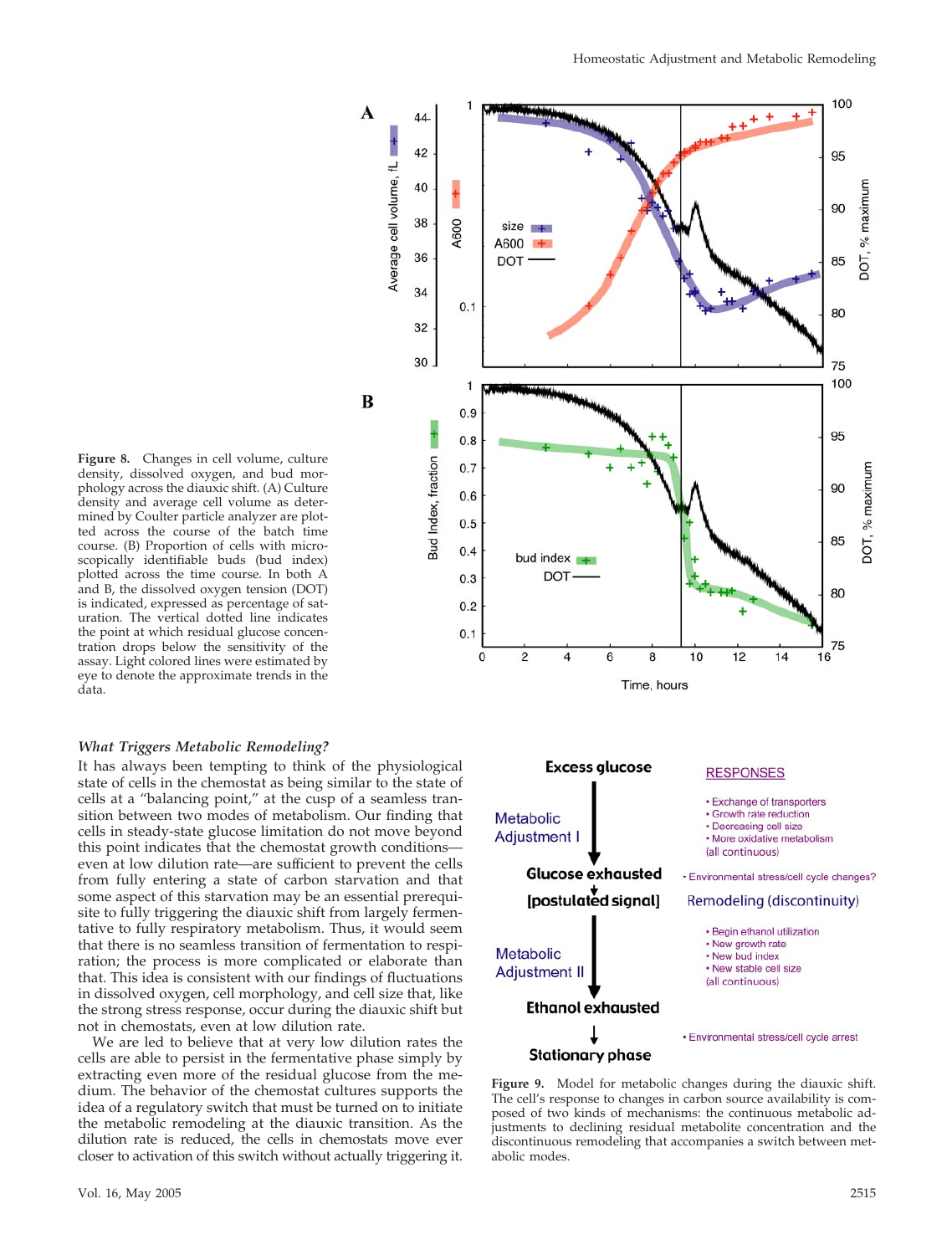The gene expression results we have described above, combined with those of the previous studies of phosphate and sulfate limitation, suggest strongly that the cell cycle changes may require some aspect of the environmental stress response attending starvation. This is because in all cases that we have examined, neither the cell cycle changes nor the stress response occurs in chemostats, despite the very low level of residual limiting nutrients. For the diauxic shift, we propose that a similar situation obtains: that some aspect of the environmental stress response (which includes response to carbon starvation; Gasch *et al*., 2000; Saldanha *et al*., 2004) may be required for the cells to enter the program of metabolic remodeling. We propose that, just as the signal for cell cycle arrest cannot be given in phosphate and sulfate limitation until the cells actually begin to starve (as indicated by the stress response), so, too, the signal for the metabolic remodeling phase of the diauxic shift cannot be given until the cells actually begin to starve for lack of glucose. It is not ruled out that this remodeling might actually be only fully executed when cells are in, or passing through, the "start" or  $G_0/G_1$  stage of the cell cycle, as is the case for cell-type mating pheromone response or sporulation (Hartwell *et al*., 1974).

In our model (Figure 9), the many genes annotated to aerobic metabolism and oxidative stress response (including all the genes specifying the enzymes of the TCA cycle) that are elevated both toward the end of the fermentative growth phase in batch and also in the chemostats are part of the metabolic adjustment system. The conclusion cannot be escaped that the cells in these circumstances, although they are not yet starving, are experiencing some oxidative stress, suggesting that at least some of the cells are metabolizing some of the remaining glucose aerobically. However, it seems clear that the cells have not undergone the full diauxic shift, and it seems from the patterns of gene expression that they are not growing on the ethanol available to them. It is notable in this regard that many genes important in mitochondrial function after the diauxic shift (most of the cytochrome oxidase components, many genes annotated to ATP generation) are not elevated in their expression in the lowdilution-rate chemostat.

# *Understanding Gene Expression Changes in Experimental Evolution*

The chemostat has been used in studies of experimental evolution to apply a constant directional selection to yeast populations limited in their growth by glucose (Dykhuizen and Hartl, 1983; Dykhuizen, 1993; Ferea *et al*., 1999; Notley-McRobb and Ferenci, 1999). Such studies have shown that cultures adapt by modifying their regulation of carbon metabolism so as to use glucose more efficiently. One of the motivations for undertaking this study was to try to better understand the nature of the gene expression changes associated with the manifestly better performance, in glucoselimited steady-state culture, of strains obtained through experimental evolution in such chemostats (Paquin and Adams, 1983a,b; Adams *et al*., 1985; Ferea *et al*., 1999; Dunham *et al*., 2002). We suggest that the results of experimental evolution studies can now best be interpreted as changes that allow more efficient metabolic adjustment, as opposed to metabolic remodeling, for the following reasons.

First, many of the genes expressed at increased levels in a previous study (Table 3; Ferea *et al*., 1999) are increased in their expression not only during the diauxic shift but also in the chemostats. These include many of the genes in clusters IV and VII discussed above and associated with aerobic metabolism and oxidative stress. This is in accord with the

previous inference that increased oxidative metabolism of glucose is the likely basis for the improved growth in chemostats and supports the idea that there may be significant oxidative metabolism in aerobic fermentations in general and in chemostats specifically, especially at low dilution rates.

Second, the genes that indicate continued fermentative metabolism and failure to pass through the diauxic shift (namely, *PDC1*, *PDC5*, *GDH1*, *GDH2*, and *GLN1*) were unchanged in the "evolved" strains of Ferea *et al*. (1999). Conversely, *HXK2*, which in our experiments was strongly reduced in expression after the diauxic shift and unchanged in the chemostats (Figure 6) was increased in expression in the evolved strains of Ferea *et al*. (1999). Using the same reasoning, we are led to conclude that the evolved strains are still in a physiological state resembling a batch culture before the diauxic shift. However, the evolved strains are using glucose more efficiently, possibly by oxidative routes already available to the metabolic adjustment system without resorting to the metabolic remodeling characteristic of the diauxic shift.

To conclude, we propose on the basis of our gene expression study that some aspect of actual starvation (as indicated by the environmental stress response) is required before yeast cells will switch from fermentation of glucose to respiration of ethanol. In steady-state growth on limiting glucose chemostats, there is no actual starvation, no stress response, and no diauxic shift.

# **ACKNOWLEDGMENTS**

For valuable comments, criticism, and suggestions, we thank Marian Carlson, Mark Johnston, Fred Winston, Maitreya Dunham, Pat Brown, and an anonymous reviewer. We also thank Evan Hurowitz for providing reverse transcription-PCR primer and probe sequences. This work was funded in part by grants from the National Institutes of Health to D. B. (GM-046406 and GM-071508) and to M.J.B. (HG-002649-01).

#### **REFERENCES**

Adams, J., Paquin, C., Oeller, P. W., and Lee, L. W. (1985). Physiological characterization of adaptive clones in evolving populations of the yeast *Saccharomyces cerevisiae*. Genetics *110*, 173–186.

Alexander, M., and Jeffries, T. (1990). Respiratory efficiency and metabolite partitioning as regulatory phenomena in yeasts. Enzyme Microb. Technol. *12*, 2–19.

Boer, V. M., de Winde, J. H., Pronk, J. T., and Piper, M. D. (2003). The genome-wide transcriptional responses of *Saccharomyces cerevisiae* grown on glucose in aerobic chemostat cultures limited for carbon, nitrogen, phosphorus, or sulfur. J. Biol. Chem. *278*, 3265–3274.

Boy-Marcotte, E., Perrot, M., Bussereau, F., Boucherie, H., and Jacquet, M. (1998). Msn2p and Msn4p control a large number of genes induced at the diauxic transition which are repressed by cyclic AMP in *Saccharomyces cerevisiae*. J. Bacteriol. *180*, 1044–1052.

Boy-Marcotte, E., Tadi, D., Perrot, M., Boucherie, H., and Jacquet, M. (1996). High cAMP levels antagonize the reprogramming of gene expression that occurs at the diauxic shift in Saccharomyces cerevisiae. Microbiology *142*, 459–467.

Carlson, M. (1999). Glucose repression in yeast. Curr. Opin. Microbiol. *2*, 202–207.

DeRisi, J. L., Iyer, V. R., and Brown, P. O. (1997). Exploring the metabolic and genetic control of gene expression on a genomic scale. Science *278*, 680–686.

Dickinson, J. R. (1999). Carbon metabolism. In: The Metabolism and Molecular Physiology of *Saccharomyces cerevisiae*, ed. J. R. Dickinson and M. Schweizer, Philadelphia, PA: Taylor & Francis.

Dickinson, J. R., Schweizer, M. [eds]. (1999). The Metabolism and Molecular Physiology of *Saccharomyces cerevisiae*, Philadelphia, PA: Taylor & Francis.

Diderich, J. A., Raamsdonk, L. M., Kruckeberg, A. L., Berden, J. A., and Van Dam, K. (2001). Physiological properties of *Saccharomyces cerevisiae* from which hexokinase II has been deleted. Appl. Environ. Microbiol. *67*, 1587– 1593.